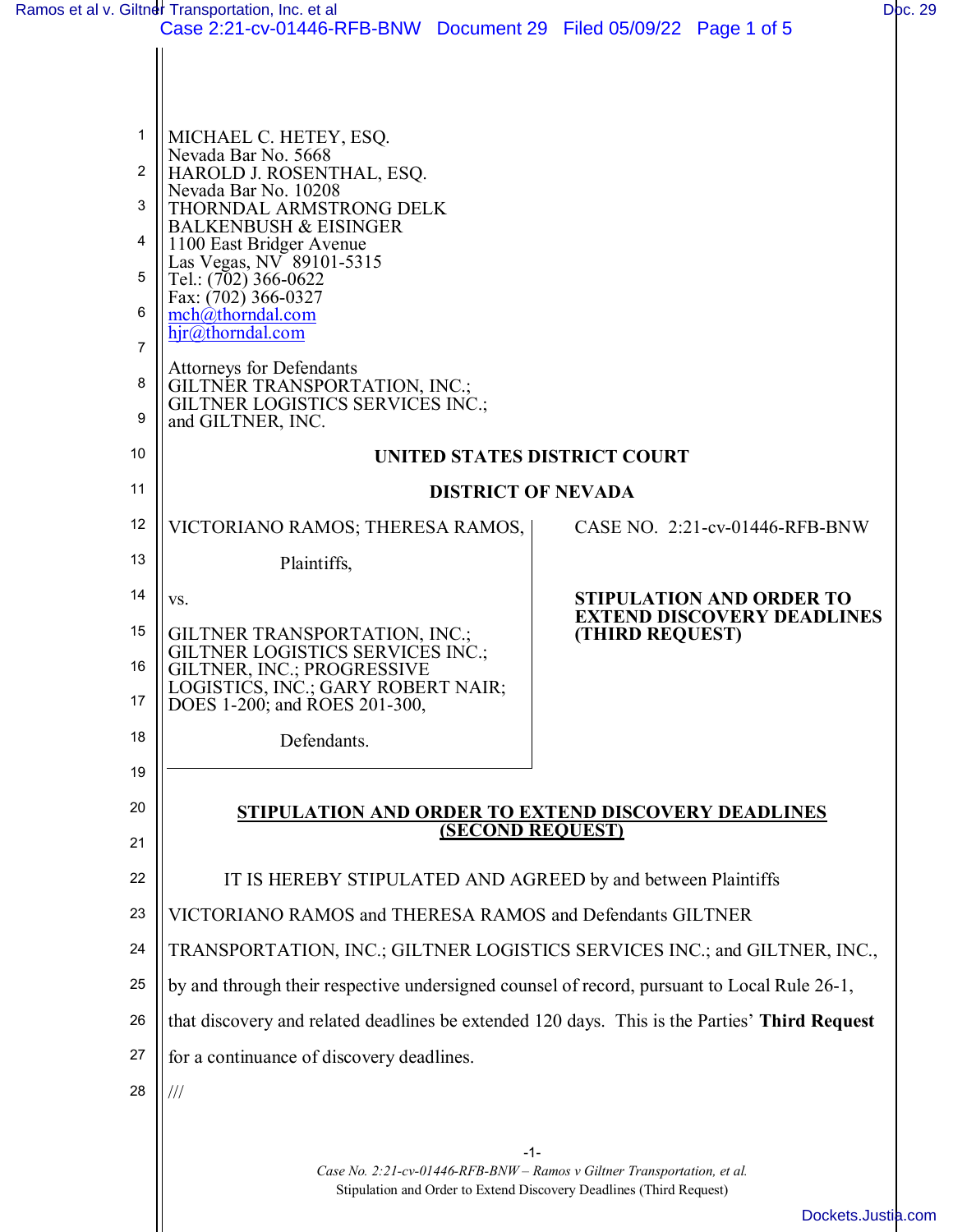## 1 **I. SUMMARY OF THE CASE**

-2- *Case No. 2:21-cv-01446-RFB-BNW – Ramos v Giltner Transportation, et al.* Stipulation and Order to Extend Discovery Deadlines (Third Request) 2 3 4 5 6 7 8 9 10 11 12 13 14 15 16 17 18 19 20 21 22 23 24 25 26 27 28 This case arises out of a collision between a tractor-trailer and Toyota 4Runner on May 14, 2019 on US-93 at or near Mile Marker 63. At the time of the accident, Plaintiffs VICTORIANO RAMOS and THERESA RAMOS were residents of the State of California, County of Los Angeles. Defendants GILTNER TRANSPORTATION, INC. and GILTNER LOGISTICS, INC. are Idaho Corporations. Defendant GILTNER, INC. was an Idaho Corporation which has been inactive since January 2, 2001. Plaintiffs named GARY NAIR as a Defendant; however, he has since been dismissed as he is deceased as of July 13, 2020. On May 7, 2021, Plaintiffs VICTORIANO RAMOS and THERESA RAMOS filed a Complaint in the Eighth Judicial District Court for Clark County Nevada alleging causes of action for Negligence – Personal Injuries; and Negligent Hiring, Retention, Training and Supervision. Defendants GILTNER LOGISTICS, INC. and GILTNER, INC. were served by Certified Mail Return Receipt Requested and received the Summons and Complaint on July 6, 2021 and Defendant GILTNER TRANSPORTATION, INC. was personally served on July 21, 2021. On August 4, 2021, Defendants filed a Petition for Removal to Federal Court [ECF No. 1] and the matter was thereafter removed to Federal Court and assigned to the Honorable Judge Richard F. Boulware, II. Also, on August 4, 2021, Defendants filed their Answer to Complaint [ECF No. 7]. On August 20, 2021, Plaintiffs filed the Discovery Plan and Scheduling Order [ECF No. 9]. On September 22, 2021, Defendants filed a Stipulation and Order for Dismissal Without Prejudice of Defendant Gary Robert Nair Only [ECF No. 14] and the Court granted same on September 23, 2021 [ECF No. 15]. **II. DISCOVERY COMPLETED TO DATE** • The Parties have served Initial Disclosures and documents. • The Parties have propounded Discovery Requests. • Plaintiffs responded to Discovery Requests. Defendants responded to Discovery Requests. /// ///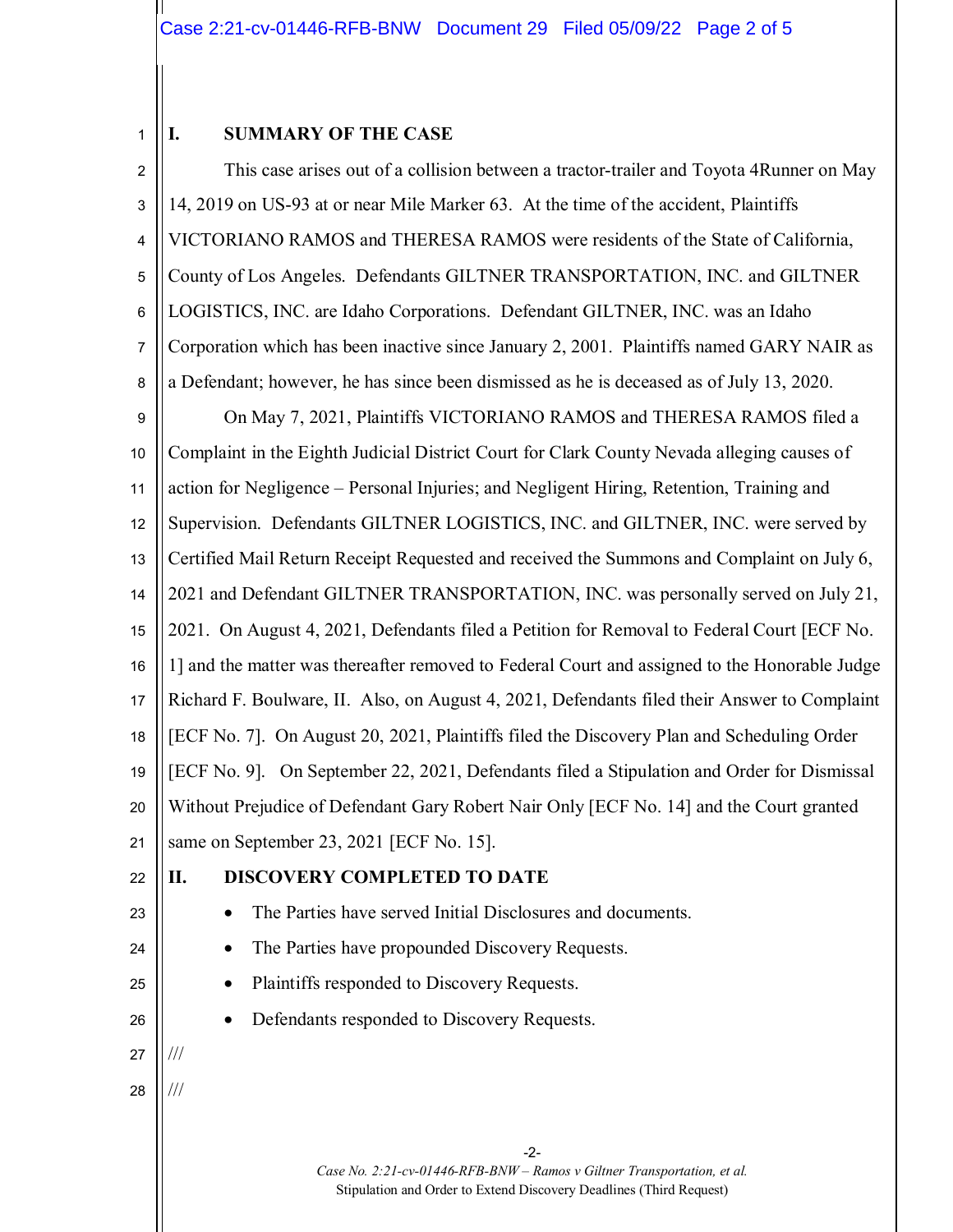## Case 2:21-cv-01446-RFB-BNW Document 29 Filed 05/09/22 Page 3 of 5

Ш

| 1  | Ш.<br><b>DISCOVERY THAT REMAINS TO BE COMPLETED</b>                                                 |  |  |  |  |
|----|-----------------------------------------------------------------------------------------------------|--|--|--|--|
| 2  | Custodian of Records Subpoenas Duces Tecum to each of the Plaintiffs' various                       |  |  |  |  |
| 3  | providers;                                                                                          |  |  |  |  |
| 4  | Supplement FRCP 26(a)(1) Disclosures;                                                               |  |  |  |  |
| 5  | Retain and Designate Experts and Rebuttal Experts;                                                  |  |  |  |  |
| 6  | Depositions of the Parties;                                                                         |  |  |  |  |
| 7  | Depositions of Fact Witnesses;                                                                      |  |  |  |  |
| 8  | Depositions of Plaintiffs' Treating Physicians;                                                     |  |  |  |  |
| 9  | Depositions of Plaintiffs' and Defendants' Expert Witnesses;                                        |  |  |  |  |
| 10 | Independent Medical Examinations of the Plaintiffs; and                                             |  |  |  |  |
| 11 | Additional discovery yet to be determined may be necessary.                                         |  |  |  |  |
| 12 | IV.<br>REASONS WHY THE PARTIES ARE REQUESTING EXTENSION                                             |  |  |  |  |
| 13 | Plaintiffs reside in Los Angeles, California. Plaintiff VICTORIANO RAMOS is                         |  |  |  |  |
| 14 | alleging a significant Traumatic Brain Injury as a result of the underlying accident and the        |  |  |  |  |
| 15 | Parties need to gather his medical records and films as part of the discovery process in this case. |  |  |  |  |
| 16 | Due to Plaintiff VICTORIANO RAMOS' injuries his attorneys have had significant delays in            |  |  |  |  |
| 17 | getting their clients to sign the necessary medical authorizations to allow Defendants to request   |  |  |  |  |
| 18 | his medical records including the films. These records and films are necessary for both parties     |  |  |  |  |
| 19 | due to the Traumatic Brain Injury claims being asserted by Plaintiff VICTORIANO RAMOS.              |  |  |  |  |
| 20 | Plaintiffs' Counsel are providing those Authorizations on May 5, 2022.                              |  |  |  |  |
| 21 | Contemporaneously, with this stipulation the Parties are presenting a separate stipulation          |  |  |  |  |
| 22 | to allow Dr. Thomas Kinsora, the Neuropsychologist retained by Defendants, to conduct a Rule        |  |  |  |  |
| 23 | 35 Examination of Plaintiff VICTORIANO RAMOS including an interview and testing.                    |  |  |  |  |
| 24 | Pending the approval of the Court this examination is tentatively scheduled for June 19, 2022.      |  |  |  |  |
| 25 | Dr. Kinsora will travel to California to conduct this examination in order to make Plaintiff        |  |  |  |  |
| 26 | VICTORIANO RAMOS as comfortable as possible. Following this examination, the parties                |  |  |  |  |
| 27 | have scheduled a mediation with Michael Morehead, Esq. at Judicate West on July 27, 2022,           |  |  |  |  |
| 28 | also in California to make a good faith effort to resolve this matter. It was difficult to find a   |  |  |  |  |
|    |                                                                                                     |  |  |  |  |

-3- *Case No. 2:21-cv-01446-RFB-BNW – Ramos v Giltner Transportation, et al.* Stipulation and Order to Extend Discovery Deadlines (Third Request)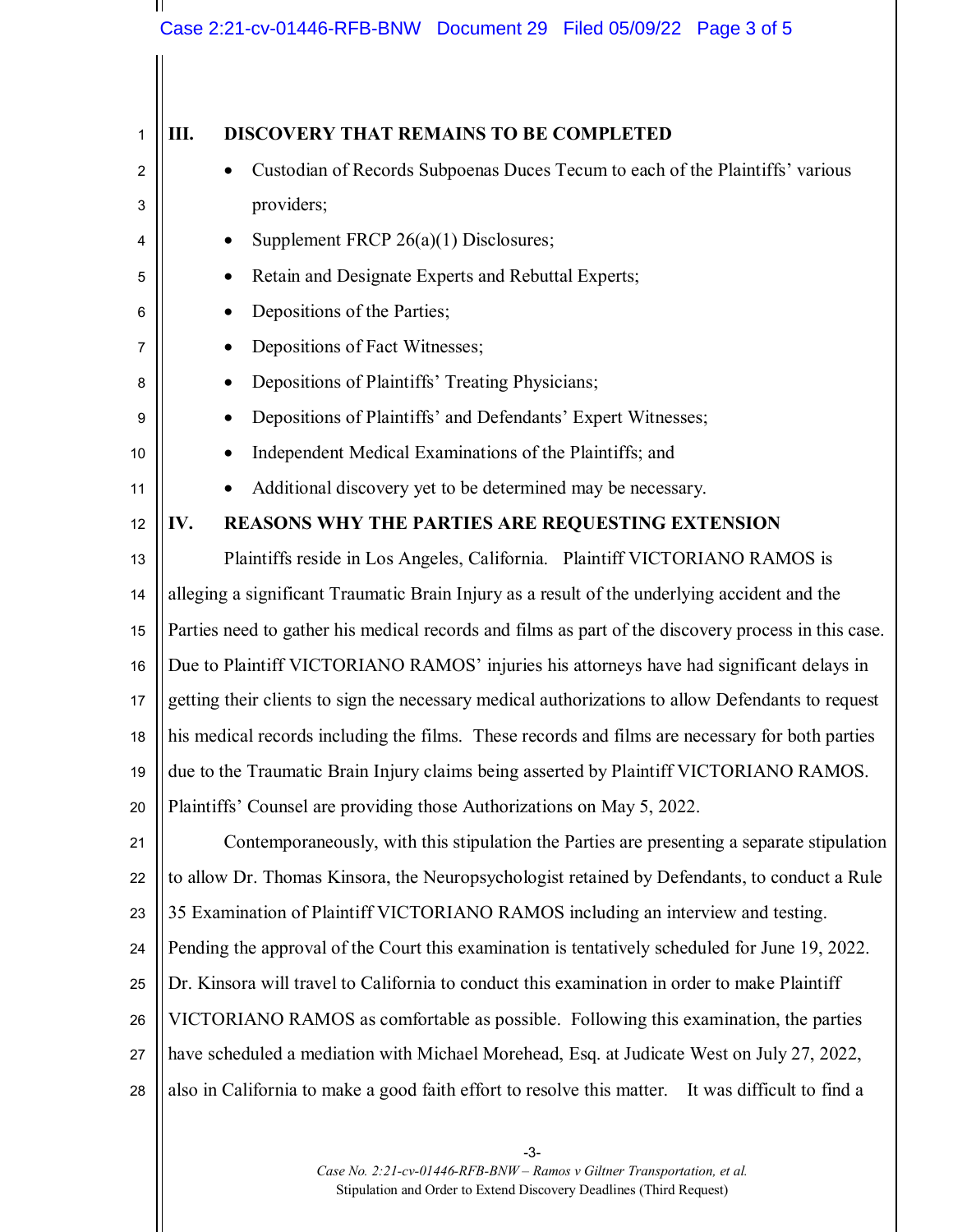1 2 mediation date due to the large amount of cases seeking a mediator at this time due to COVID backlog and many cases finally being set for trials this summer and fall.

3 4 5 6 7 The Parties believe good cause exists to allow for a 120-day extension of the current deadlines to allow for the proposed Rule 35 Examination, the gathering of the necessary medical records and films and for the parties to participate in the mediation on July 27, 2022 in Los Angeles, California in an attempt to resolve this matter. The Parties seek this extension in good faith and not for the purpose of delay.

8

 $\mathbf{\mathsf{I}}$ 

19

20

21

22

23

24

25

26

27

28

## **V. PROPOSED REVISED DISCOVERY SCHEDULE**

| 9  |                                    | <b>CURRENT DEADLINE</b> | <b>PROPOSED DEADLINE</b> |  |  |
|----|------------------------------------|-------------------------|--------------------------|--|--|
| 10 | <b>Amend Pleadings</b>             | Closed                  | Closed                   |  |  |
| 11 | <b>Expert Disclosures</b>          | May 31, 2022            | September 28, 2022       |  |  |
| 12 | <b>Rebuttal Expert Disclosures</b> | July 5, 2022            | November 2, 2022         |  |  |
| 13 | Discovery Cut-Off                  | August 1, 2022          | November 29, 2022        |  |  |
| 14 | Dispositive Motions                | August 29, 2022         | December 27, 2022        |  |  |
| 15 | Pretrial Order                     | September 28, 2022      | January 26, 2023         |  |  |
| 16 |                                    |                         |                          |  |  |
| 17 | IT IS SO STIPULATED.               |                         |                          |  |  |
| 18 |                                    |                         |                          |  |  |

-4- *Case No. 2:21-cv-01446-RFB-BNW – Ramos v Giltner Transportation, et al.* Stipulation and Order to Extend Discovery Deadlines (Third Request)